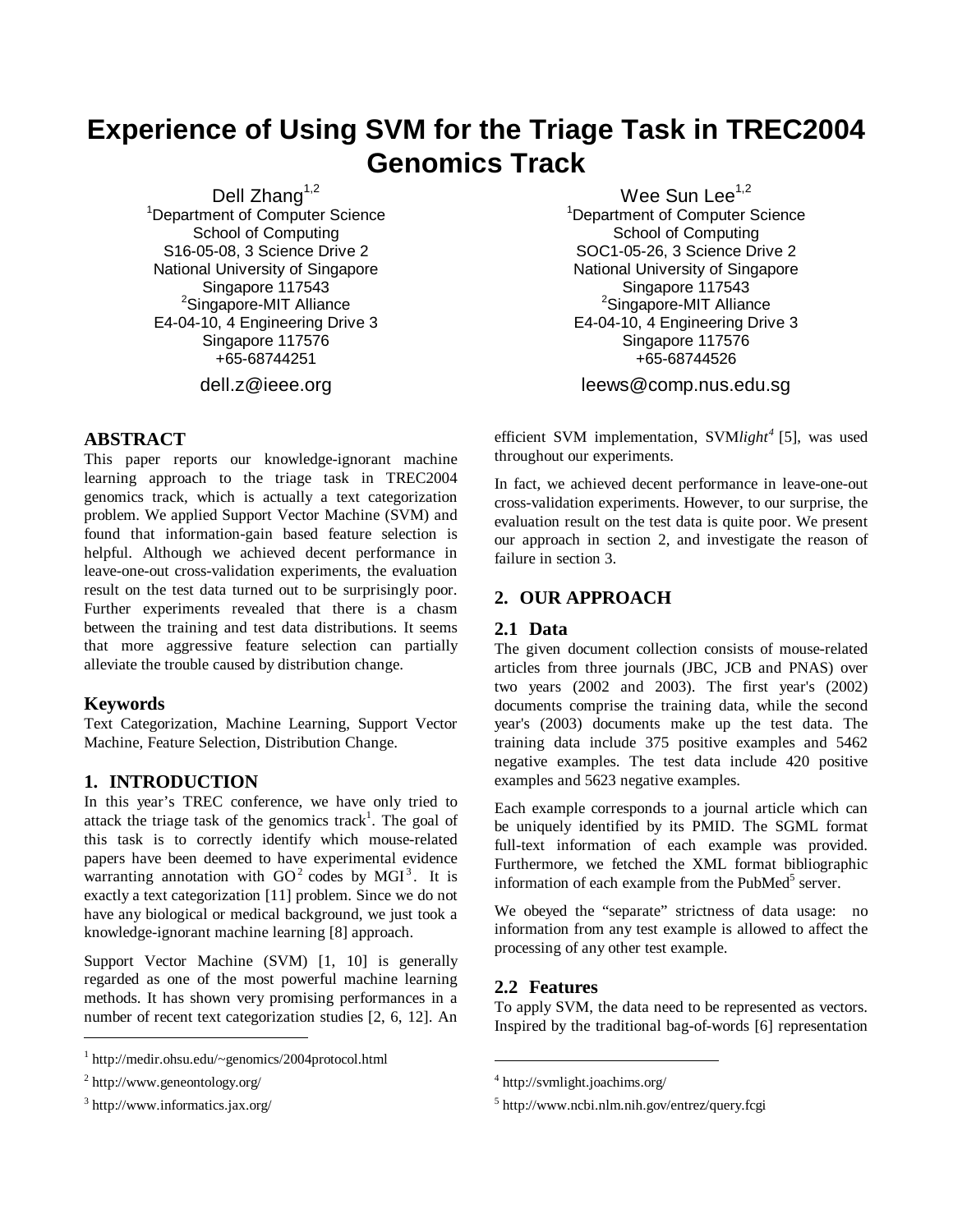of text documents, we converted each example into a bagof-features through the feature extraction and selection process explained later. Then we constructed a vector for each example based on its bag-of-features: the entries/dimensions of the vectors correspond to all distinct features, and the value of each entry is the weight of its corresponding feature. Here we used the SMART [9] word-vector-weighting<sup>6</sup> scheme *ltc*. Finally all vectors are normalized to have unit length.

For each example, the features are extracted from the following fields of its semi-structured bibliographic and full-text information: MESH, JOURNAL, CHEMICAL, GRANT, AUTHOR, AFFILIATION, TITLE, ABSTRACT, ST (section title) and CAPTION (table/figure caption). Especially the CAPTION fields have been reported to be quite useful for a similar task [14].

MESH<sup>7</sup> (Medical Subject Headings) is a controlled vocabulary produced by the National Library of Medicine and used for indexing, cataloging, and searching for biomedical and health-related information and documents. All MESH descriptor are organized in a tree structure. Each MESH descriptor can be mapped to a specific node in the MESH tree. For each MESH descriptor of the given example, we found its corresponding node in the MESH tree. Then we would generate a feature for every node in the path from the root to that node. If the MESH descriptor is modified by a qualifier (subheading), we would generate a new feature identified by that descriptor plus that qualifier. If the MESH descriptor/qualifier is considered describing the major topic of the document, we would generate another new feature indicating that it is a major MESH term. For example, the MESH term

```
<MeshHeading> 
       <DescriptorName MajorTopicYN="N"> 
          Transcription Factors 
       </DescriptorName> 
       <QualifierName MajorTopicYN="Y"> 
          physiology 
       </QualifierName> 
   </MeshHeading> 
would be converted into a set of features: 
   MESH_D12, 
   MESH D12 776,
   MESH_D12<sup>-776</sup> 930,
   MESH_D12_776_930_Q000502, 
   MESH_D12_776_930_Q000502_MAJOR,
```
where "D12.776.930" indicates the position of the MESH descriptor "Transcription Factors" in the MESH tree, and "Q000502" is the ID of the qualifier "physiology".

j

For the JOURNAL, CHEMICAL, GRANT, AUTHOR and AFFILIATION fields, every specific entity would be treated as a feature. For example, such kind of features of the example with PMID 11677243 would include: JOURNAL\_0021\_9258, CHEMICAL\_Plasmids, GRANT ID HL 4518, and AUTHOR WM Canfield, etc.

For the TITLE, ABSTRACT, ST and CAPTION fields, the contained texts would be extracted and canonicalized by the UMLS SPECIALIST lexical tool LuiNorm<sup>8</sup>, then we would generate two features for every specific term in the texts: one is the term itself, the other is the term tagged by its occurring field. For example, such kind of features of the example with PMID 11677243 would include: clone, TITLE\_clone, mouse, ABSTRACT\_mouse, rna, CAPTION rna, etc.

The feature selection criterion we used is the *informationgain*, since it has been shown to work well for various text categorization tasks [3, 13]. The decline of informationgain across features is very sharp, as shown in Figure 1.



**Figure 1: Distribution of features by information-gain.** 

It is generally believed that SVM requires no or very little feature selection for text categorization [6]. However, we have found that aggressive feature selection is very helpful to SVM for this specific problem. We think the reason is that a large number of features generated by the above feature extraction method are irrelevant or redundant. This finding is consistent with a recent study [3].

## **2.3 Runs**

j

We used linear kernel and accepted the default values for all parameters of SVM*light* except *C* and *J*. The parameter *C* determines the trade-off between training error and margin, while the parameter *J* specifies the cost-factor by

<sup>6</sup> http://people.csail.mit.edu/people/jrennie/ecoc-svm/smart.html

<sup>7</sup> http://www.nlm.nih.gov/mesh/meshhome.html

<sup>8</sup> http://umlslex.nlm.nih.gov/lvg/2003/index.html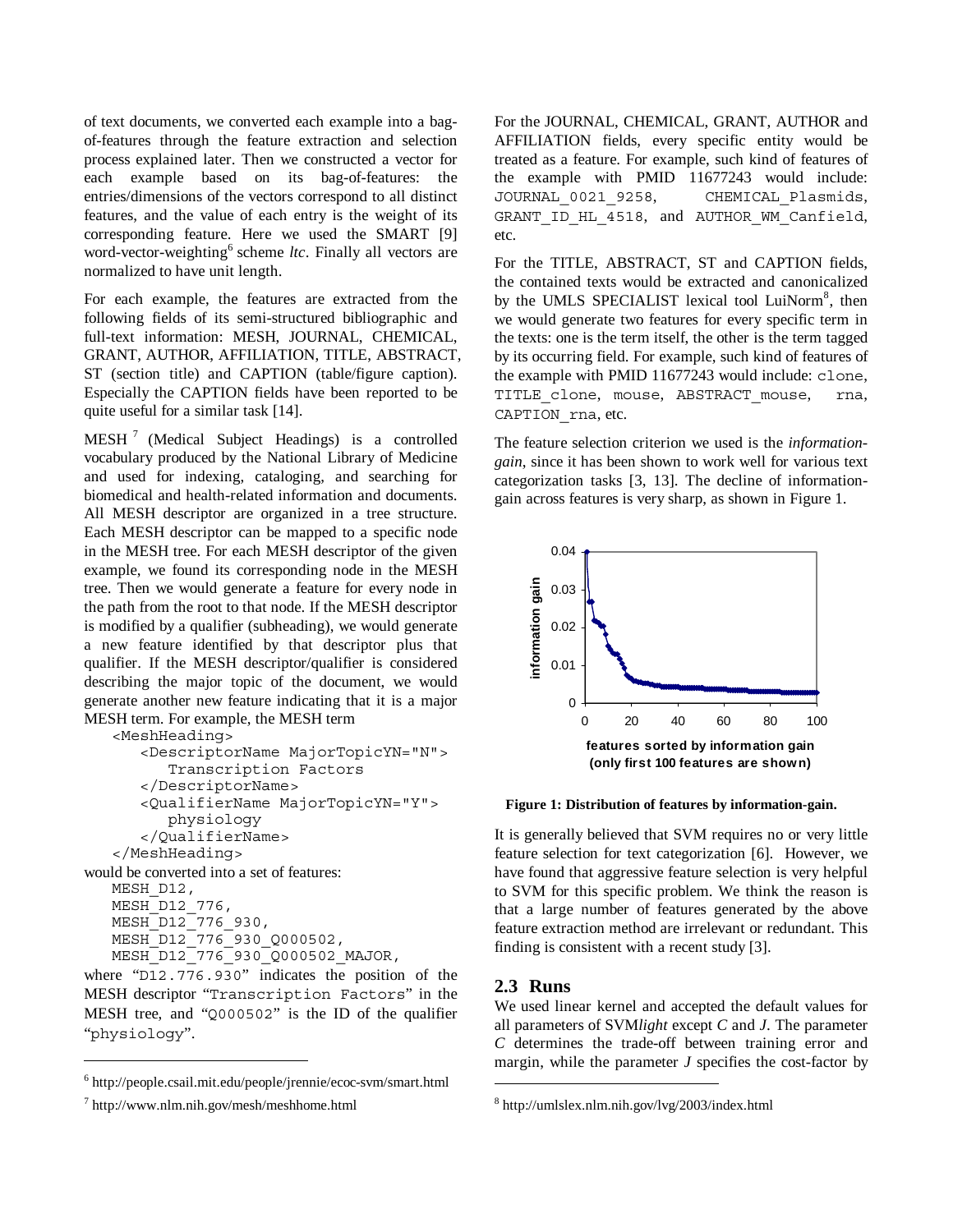which training errors on positive examples outweight errors on negative examples. Another variable parameter is the feature selection threshold.

Our tactic for parameter tuning is pretty much like that of [7]. We trained SVM classifiers with different parameter settings and estimated their performance by leave-one-out cross-validation (LOOCV). SVM*light* can compute LOOCV performances very efficiently using a clever algorithm that prunes away cross-validation folds that do not need to be explicitly executed [4]. In addition, we found that a faster approximate version of pruning (the options "-x 1" and "-o 1") gave almost identical estimates as the exactly correct version of pruning (options "-x 1" and "-o 2"). A minor complexity was that SVM*light* only outputs LOOCV estimates of error-rate, precision and recall, but the official performance measure is the utility score defined as

$$
U_{\text{norm}} = \frac{U_{\text{raw}}}{U_{\text{max}}} = \frac{u_r \cdot TP + u_{\text{nr}} \cdot FP}{u_r \cdot AP},
$$

 $U_{norm} = \frac{U_{raw}}{U_{max}} = \frac{u_r \cdot 11 + u_{nr} \cdot 11}{u_r \cdot AP}$ ,<br>where  $u_r = 20$  is the relative utility of a relevant document, and  $u_{nr} = -1$  is the relative utility of a non-relevant document. The solution is to calculate the utility score based on the precision and the recall:

$$
U_{norm} = recall + \frac{u_{nr}}{u_r} \cdot \frac{1}{precision} - 1) \cdot recall
$$

$$
= recall - \frac{1}{20} \cdot \frac{1}{precision} - 1) \cdot recall.
$$

Our experiments showed that heuristically setting  $C = 1$  / 20 and  $J = 20$  \* (#neg / #pos) generated optimal LOOCV performances, where #pos and #neg represents the number of positive and negative training examples respectively. For the SVM with this parameter setting, the relationship between the LOOCV utility score and the number of selected features is shown in Figure 2. The optimal LOOCV performance was achieved using about 20,000 features, which is only 8% of all features.

We submitted four runs with slight different feature selection levels: nusbird2004a, nusbird2004b, nusbird2004d, and nusbird2004e. The best performing run among these four submissions is nusbird2004a that used 20,192 features. Its LOOCV utility score on the training data is 0.8892. However, its utility score on the test data is only 0.2302, even worse than the baseline run that classifies all examples as positive. Such a large discrepancy is surprising.

In addition to these four regular runs, we also submitted another run nusbird2004c, using extra positive training examples from the ground-truth MGI database. On the MGI website, there is a database report file named

go\_refs.mgi<sup>9</sup>, which is supposed to contain all "references used in GO annotations to mouse Markers". There were 3,817 examples in the go\_refs.mgi file (dated on Aug 28, 2004) after removing those contained in the training and test data. We took those examples as extra positive examples, and used them to augment the training data. The run nusbird2004c set the parameter  $C = 1$ ,  $J = 20$  \* (#neg / #pos), and used 9,162 features. Its LOOCV utility score on the training data is 0.8968, and its utility score on the test data is 0.4440. This is our best official evaluation result. Note that the extra positive training examples did not include any test example. A few extra positive training examples were published after 2002. We also did experiments with those "future" examples removed from the augmented training data and found that the performance was not affected.



**Figure 2: LOOCV performance on the training data at different feature selection levels.** 

# **3. DATA DISTRIBUTION CHANGE**

Why did the classifiers with high LOOCV performance on the training data worked so poorly on the test data? We suspect that this strange phenomenon is due to the data distribution change. Most machine learning algorithms, including SVM, make the assumption that all training and test examples are independently and identically distributed. The data distribution change could make the basis of SVM invalid.

To scrutinize this problem, we model the training and test data as two multinomial probability distributions and employ KL-divergence (also known as relative entropy) to measure their dissimilarity. Note that this can only be done with the availability of the test instances although it does not require the test labels. At this stage, we only used the

j

<sup>9</sup> ftp://ftp.informatics.jax.org/pub/reports/index.html#go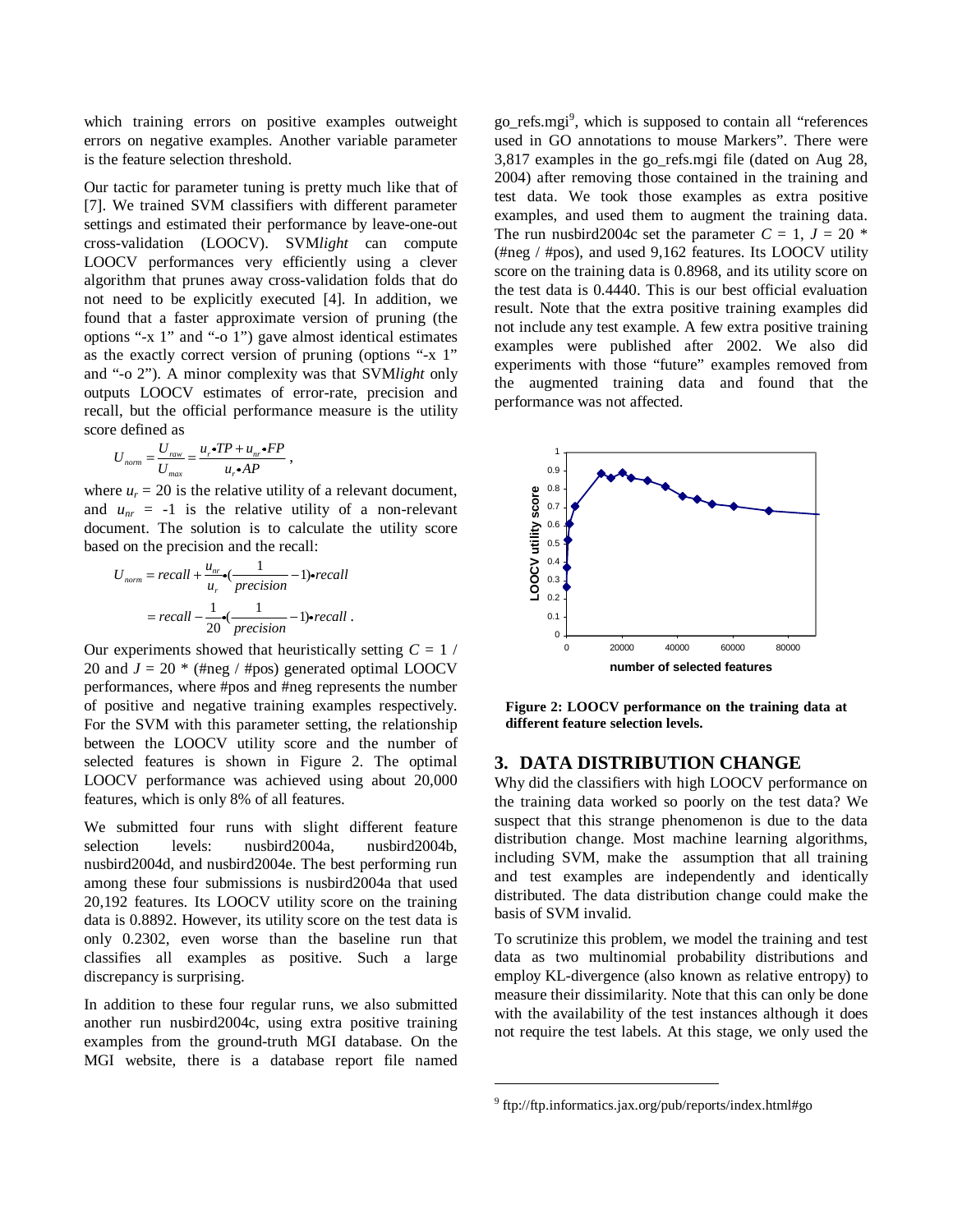official training data, and stuck to the SVM parameters *C*   $= 1 / 20$  and  $J = 20$  \* (#neg / #pos).

One possible reason for the data distribution change is that we have chosen many inappropriate features. Therefore we tried to apply more aggressive feature selection to improve the performance of SVM. With the feature set used by nusbird2004a, the KL-divergence between the training and test data distributions was 0.0236. We first unconditionally removed all features that occurred less than 3 times in the training data. The KL-divergence dropped to 0.0136. Meanwhile, the utility score on the test data dramatically increased from 0.2302 to 0.4935, although the LOOCV performance became worse. Then we performed more aggressive feature selection based on information-gain. The KL-divergence decreased while fewer features were selected, as shown in Figure 3. If 1,000 features were selected, the KL-divergence would be 0.0121 and the utility score on the test data would be 0.5779.



**Figure 3: KL-divergence between the training and test data distributions at different feature selection levels.**

Another factor that could be partially responsible for the data distribution change is the labeling error (noise). We compared the training data with the ground-truth positive data, go\_refs.mgi (dated on Aug 8, 2004). There were 233 examples in their intersection, while 52 of them were labeled negative, i.e., mis-labeled. Therefore the positive noise rate (the fraction of mis-labeled positive examples among all positive examples) was roughly at the scale of 22.32% (52/233). Such a high level positive noise rate was not negligible, especially when using a utility score dominated by recall to measure performance.

#### **4. CONCLUSION**

This triage task is simply a binary text categorization problem, yet it has some interesting properties: the documents are semi-structured, the evaluation measure is a utility score that puts very high weights on true positive examples, the number of positive examples is small and

the training and test data distributions have a noticeable difference. Our preliminary finding is that feature selection plays an important role to help SVM achieve good classification performance for this task. Its effect is twofold: removing irrelevant/redundant features and coping with distribution change.

Our best submitted run got the utility score 0.4440, with the help from information-gain based feature selection and extra positive training examples. Through more aggressive feature selection, we can achieve the utility score as high as 0.5779. How far can we expect a knowledge-ignorant approach to go for this task?

# **5. REFERENCES**

- [1] Cristianini, N. and Shawe-Taylor, J. *An Introduction to Support Vector Machines*. Cambridge University Press, Cambridge, UK, 2000.
- [2] Dumais, S., Platt, J., Heckerman, D. and Sahami, M. Inductive Learning Algorithms and Representations for Text Categorization. in *Proceedings of the 7th ACM International Conference on Information and Knowledge Management (CIKM)*, Bethesda, MD, 1998, 148-155.
- [3] Gabrilovich, E. and Markovitch, S. Text Categorization with Many Redundant Features: Using Aggressive Feature Selection to Make SVMs Competitive with C4.5. in *Proceedings of the 21st International Conference on Machine Learning (ICML)*, Banff, Alberta, Canada, 2004, 321-328.
- [4] Joachims, T. *Learning to Classify Text using Support Vector Machines*. Kluwer, 2002.
- [5] Joachims, T. Making large-Scale SVM Learning Practical. in Scholkopf, B., Burges, C.J.C. and Smola, A.J. eds. *Advances in Kernel Methods - Support Vector Learning*, MIT-Press, Cambridge, MA, 1999.
- [6] Joachims, T. Text Categorization with Support Vector Machines: Learning with Many Relevant Features. in *Proceedings of the 10th European Conference on Machine Learning (ECML)*, Chemnitz, Germany, 1998, 137-142.
- [7] Lewis, D.D. Applying Support Vector Machines to the TREC-2001 Batch Filtering and Routing Tasks. in *Proceedings of the 10th Text Retrieval Conference (TREC)*, NIST, Gaithersburg, MD, 2001, 286-292.
- [8] Mitchell, T. *Machine Learning*. McGraw Hill, New York, 1997.
- [9] Salton, G. *The SMART Retrieval System*. Prentice-Hall, Englewood Cliffs, NJ, 1971.
- [10] Scholkopf, B. and Smola, A.J. *Learning with Kernels*. MIT Press, Cambridge, MA, 2002.